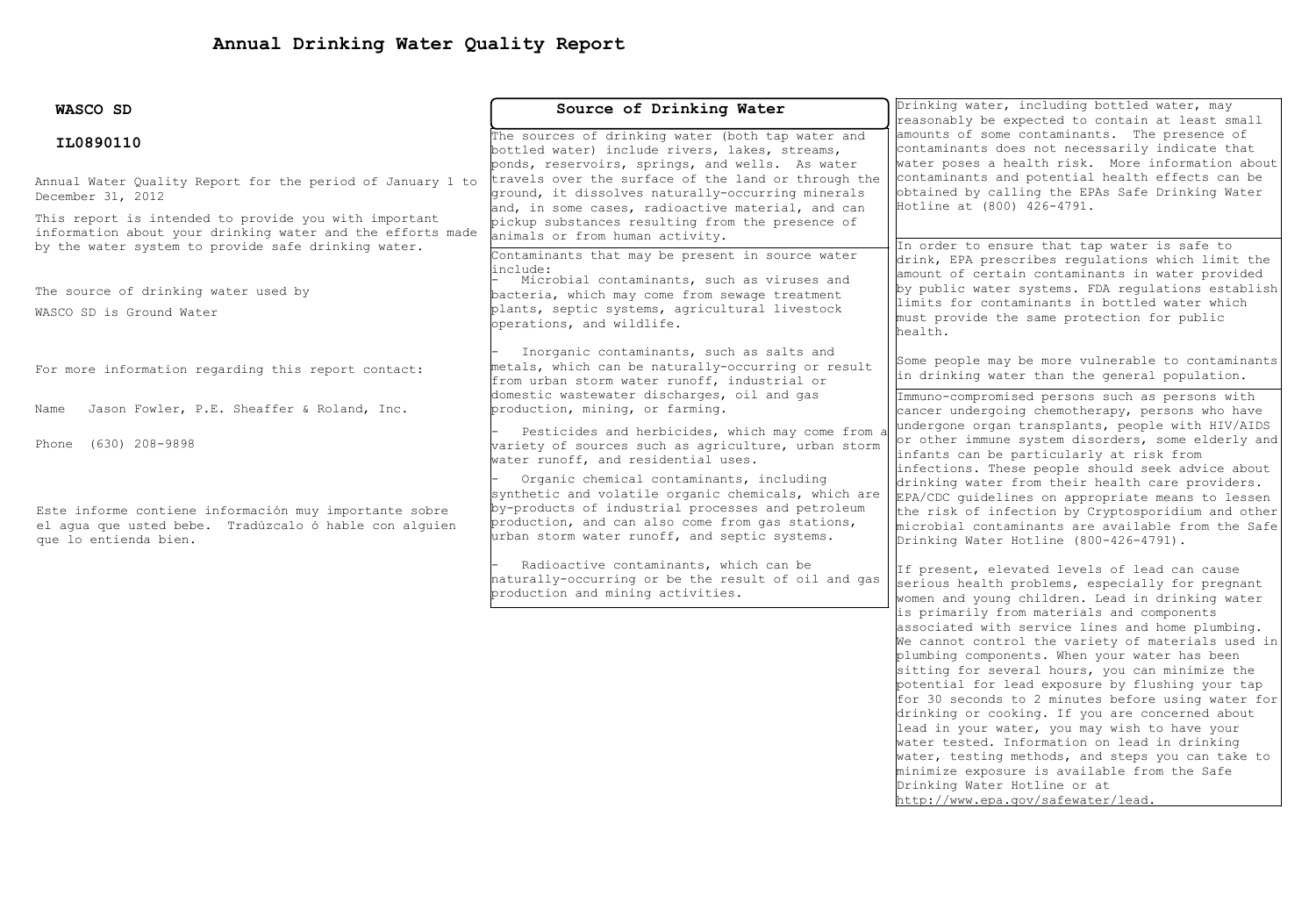## **Source Water Information**

| Source Water Name | Type of Water | Report Status | Location                        |
|-------------------|---------------|---------------|---------------------------------|
| WELL 1 (00915)    | GM            | Active        | East End of Carl Sandburg       |
| WELL 2 (01402)    | GM            | Active        | Near Elevated Tank              |
| WELL 3 (01763)    | GW            | Active        | 40 W 131 Campton Crossing Drive |

## **Source Water Assessment**

We want our valued customers to be informed about their water quality. If you would like to learn more, please feel welcome to attend any of our regularly scheduled meetings. The source water assessment for our supply has been completed by the Illinois EPA. If you would like a copy of this information, please stop by the District Office or call our water operator at (630) 208-9898. To view a summary version of the completed Source Water Assessments, including: Importance of Source Water; Susceptibility to Contamination Determination; and documentation/recommendation of Source Water Protection Efforts, you may access the Illinois EPA website at http://www.epa.state.il.us/cgi-bin/wp/swap-fact-sheets.pl.

To determine Wasco Sanitary District's susceptibility to groundwater contamination, information obtained during a Well Site Survey performed by the Illinois Rural Water Association on April 22, 1999 was reviewed. Based on this information, one potential source of contamination was identified within proximity tof the water supply's wells: a sanitary sewer.The Illinois EPA does not consider the water supply's source water susceptible to contamination. This determination is based on a number of criteria including: monitoring conducted at the well; monitoring conducted at the entry point to the distribution system; and the available hydrogeologic data on the wells. In anticipation of the U.S. EPA's proposed Ground Water Rule, the Illinois EPA has determined that the Wasco Sanitary District's source water is not vulnerable to viral contamination. This determination is based upon the completed evaluation of the following criteria during the Vulnerability Waiver Process: the supply's wells are properly constructed with sound integrity and proper site conditions; a hydrogeologic barrier exists that should prevent pathogen movement; all potential routes and sanitary defects have been mitigated such that the source water is adequately protected; monitoring data did not indicate a history of disease outbreak; and a sanitary survey of the water supply did not indicate a viral contamination threat. Because the supply's wells are constructed in a confined aquifer, that should minimize the movement of pathogens into the wells, well hydraulics were not considered to be a significant factor in the vulnerability determination. Hence, well hydraulics were not evaluated for this groundwater supply.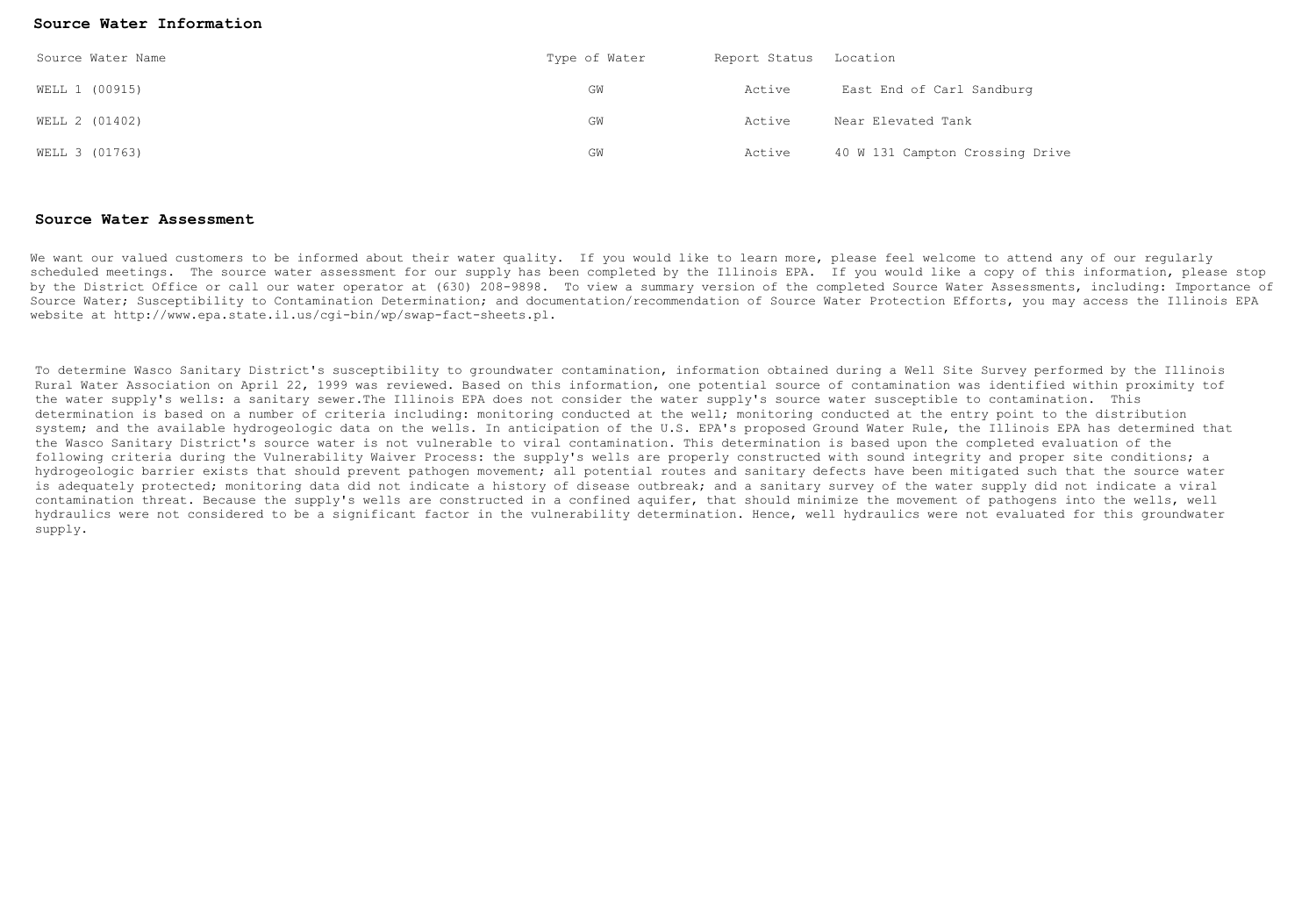## **Lead and Copper**

Definitions:

Action Level Goal (ALG): The level of a contaminant in drinking water below which there is no known or expected risk to health. ALGs allow for a margin of safety.

Action Level: The concentration of a contaminant which, if exceeded, triggers treatment or other requirements which a water system must follow.

| Lead and Copper | Date Sampled | MCLG | Action Level<br>(AL) | 90th<br>Percentile | # Sites Over<br>AL | Units | Violation | Likely Source of Contamination                                                                                |
|-----------------|--------------|------|----------------------|--------------------|--------------------|-------|-----------|---------------------------------------------------------------------------------------------------------------|
| Copper          |              | 1.3  | 1.3                  | 0.24               | 0                  | ppm   | Ν         | Erosion of natural deposits; Leaching from<br>wood preservatives; Corrosion of household<br>plumbing systems. |
| Lead            |              |      |                      | 5.5                |                    | ppb   | N         | Corrosion of household plumbing systems;<br>Erosion of natural deposits.                                      |

## **Water Quality Test Results**

|                                                       | Maximum Contaminant Level Goal or MCLG: The level of a contaminant in drinking water below which there is no known or expected risk to health. MCLGs allow<br>for a margin of safety.                     |
|-------------------------------------------------------|-----------------------------------------------------------------------------------------------------------------------------------------------------------------------------------------------------------|
| Maximum Contaminant Level or MCL:                     | The highest level of a contaminant that is allowed in drinking water. MCLs are set as close to the MCLGs as feasible<br>using the best available treatment technology.                                    |
| Maximum residual disinfectant level<br>goal or MRDLG: | The level of a drinking water disinfectant below which there is no known or expected risk to health. MRDLGs do not<br>reflect the benefits of the use of disinfectants to control microbial contaminants. |
| Maximum residual disinfectant level or<br>MRDL:       | The highest level of a disinfectant allowed in drinking water. There is convincing evidence that addition of a<br>disinfectant is necessary for control of microbial contaminants.                        |
| Definitions:                                          | The following tables contain scientific terms and measures, some of which may require explanation.                                                                                                        |
| ppb:                                                  | micrograms per liter or parts per billion - or one ounce in 7,350,000 gallons of water.                                                                                                                   |
| na:                                                   | not applicable.                                                                                                                                                                                           |
| Avg:                                                  | Requiatory compliance with some MCLs are based on running annual average of monthly samples.                                                                                                              |
| ppm:                                                  | milligrams per liter or parts per million - or one ounce in 7,350 gallons of water.                                                                                                                       |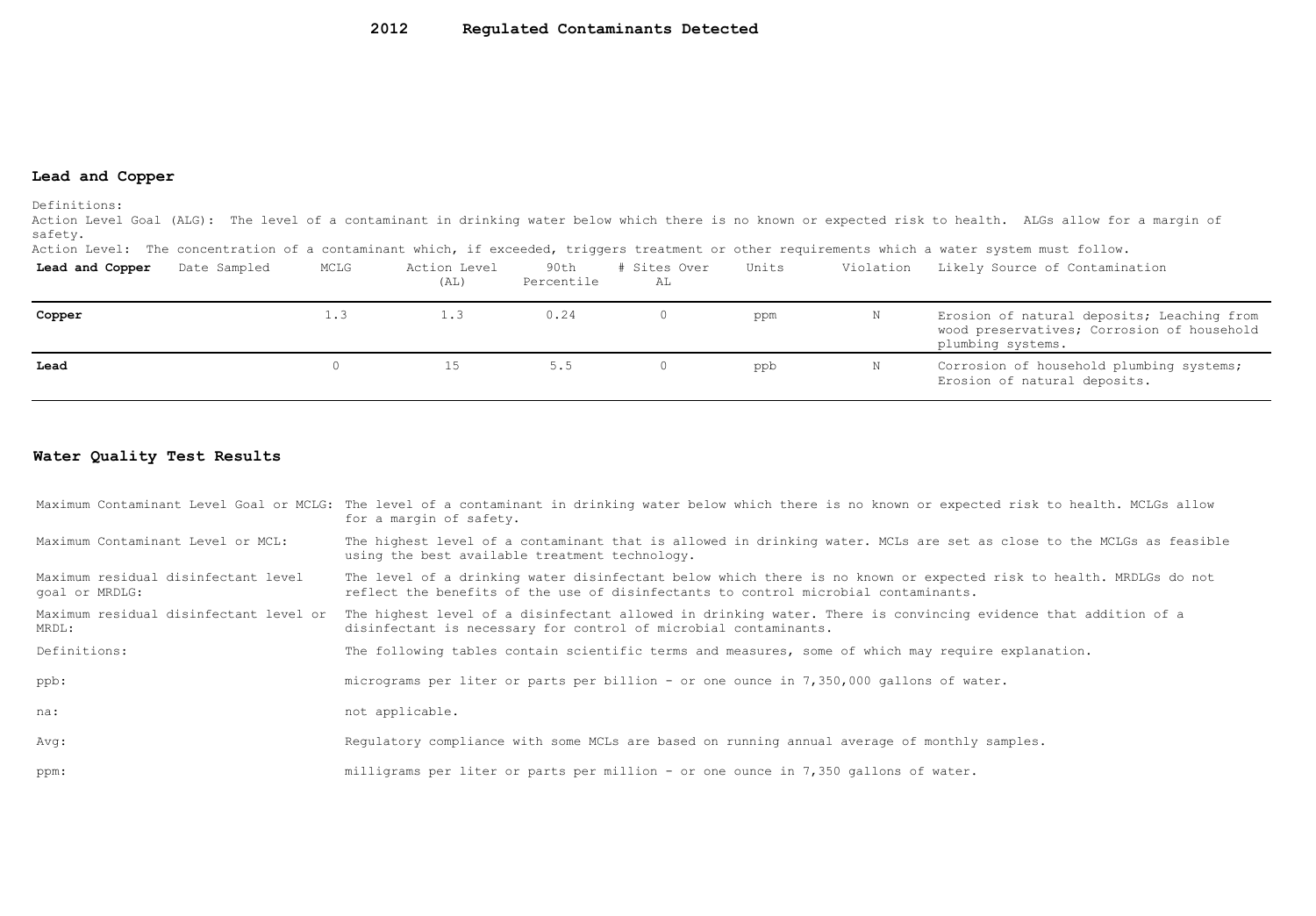| Disinfectants and<br>Disinfection By-<br>Products                                                                                                                                                                                              | Collection<br>Date | Detected | Highest Level Range of Levels<br>Detected | MCLG                     | MCL            | Units |             | Violation Likely Source of Contamination                                                                                                |
|------------------------------------------------------------------------------------------------------------------------------------------------------------------------------------------------------------------------------------------------|--------------------|----------|-------------------------------------------|--------------------------|----------------|-------|-------------|-----------------------------------------------------------------------------------------------------------------------------------------|
| Chlorine                                                                                                                                                                                                                                       | 12/31/2012         | 0.4      | $0.0667 - 0.8$                            | $MRDLG = 4$              | $MRDL = 4$     | ppm   | $_{\rm N}$  | Water additive used to control microbes.                                                                                                |
| Total Trihalomethanes<br>(TTHM)<br>Not all sample results may have been used for calculating the Highest Level Detected because some results may be part of an evaluation to<br>determine where compliance sampling should occur in the future |                    | 2.27     | $2.27 - 2.27$                             | No goal for<br>the total | 80             | ppb   | $\mathbf N$ | By-product of drinking water disinfection                                                                                               |
| Inorganic<br>Contaminants                                                                                                                                                                                                                      | Collection<br>Date | Detected | Highest Level Range of Levels<br>Detected | MCLG                     | MCL            | Units |             | Violation Likely Source of Contamination                                                                                                |
| Barium                                                                                                                                                                                                                                         | 09/07/2011         | 0.21     | $0.21 - 0.21$                             | $\overline{2}$           | $\overline{2}$ | ppm   | N           | Discharge of drilling wastes; Discharge from<br>metal refineries; Erosion of natural deposits.                                          |
| Fluoride                                                                                                                                                                                                                                       | 09/07/2011         | 0.75     | $0.75 - 0.75$                             | $\overline{4}$           | 4.0            | ppm   | N           | Erosion of natural deposits; Water additive<br>which promotes strong teeth; Discharge from<br>fertilizer and aluminum factories.        |
| Iron                                                                                                                                                                                                                                           | 09/07/2011         | 0.029    | $0.029 - 0.029$                           |                          | 1.0            | ppm   | N           | This contaminant is not currently regulated by<br>the USEPA. However, the state regulates.<br>Erosion of natural deposits.              |
| Manganese                                                                                                                                                                                                                                      | 09/07/2011         | 12       | $12 - 12$                                 | 150                      | 150            | ppb   | N           | This contaminant is not currently regulated by<br>the USEPA. However, the state requlates.<br>Erosion of natural deposits.              |
| Sodium                                                                                                                                                                                                                                         | 09/07/2011         | 100      | $10 - 100$                                |                          |                | ppm   | N           | Erosion from naturally occuring deposits: Used<br>in water softener regeneration.                                                       |
| Zinc                                                                                                                                                                                                                                           | 09/07/2011         | 0.25     | $0.25 - 0.25$                             | 5                        | 5              | ppm   | N           | This contaminant is not currently regulated by<br>the USEPA. However, the state requlates.<br>Naturally occurring; discharge from metal |
| Radioactive<br>Contaminants                                                                                                                                                                                                                    | Collection<br>Date | Detected | Highest Level Range of Levels<br>Detected | MCLG                     | <b>MCL</b>     | Units |             | Violation Likely Source of Contamination                                                                                                |

**Regulated Contaminants**